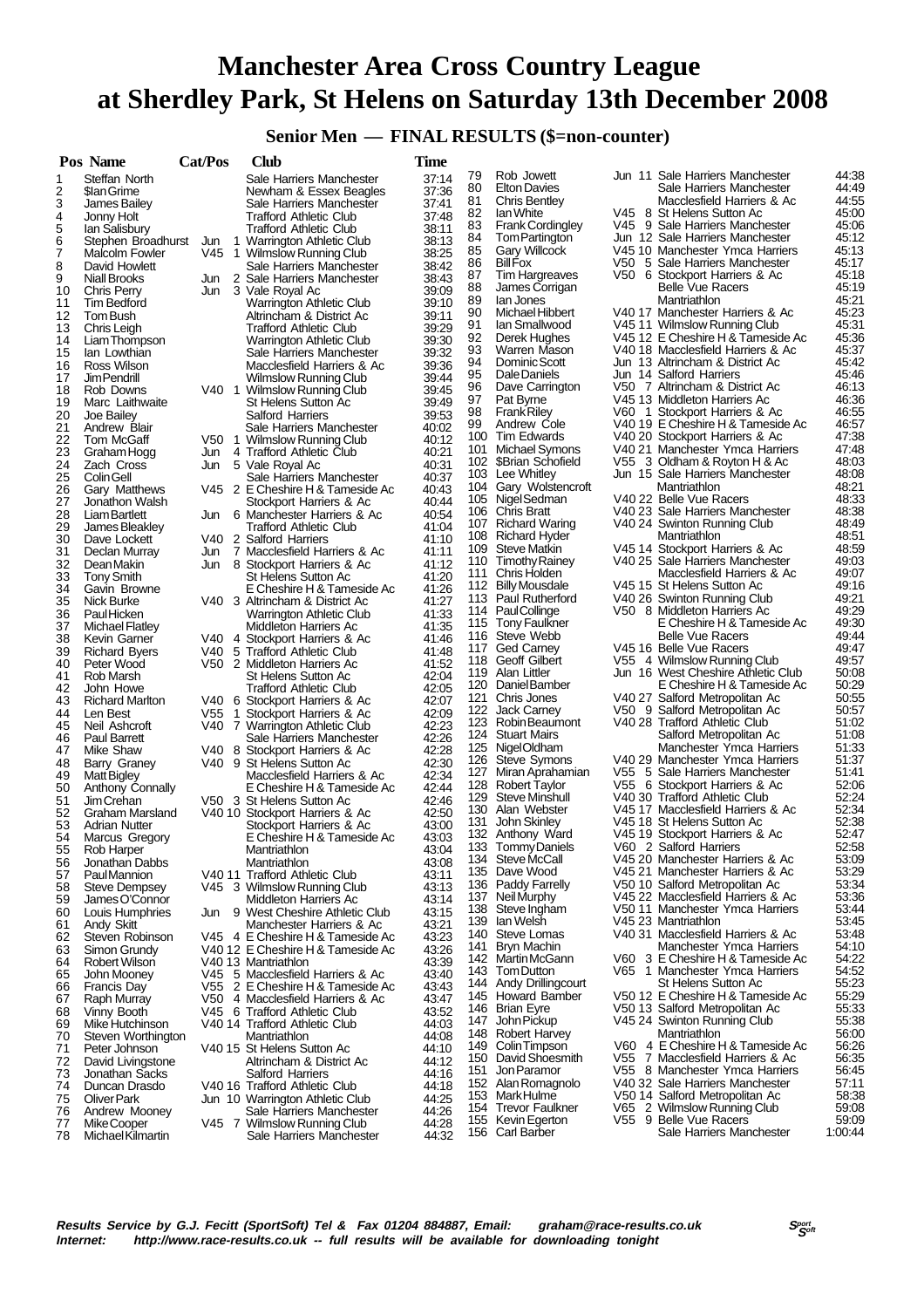### **Senior Men — TEAM RESULTS**

#### **NOTE: Unattached and non-counters are DELETED before teams are calculated**

| 1 Sale Harriers Manchester<br>2 Trafford Athletic Club | $52 -$<br>$107 -$ |      | Steffan North<br>Jonny Holt       |     | 2 James Bailev<br>4 Ian Salisbury | 7 David Howlett<br>12 ChrisLeigh | 8 Niall Brooks<br>22 Graham Hogg   | 14 IanLowthian<br>28 James Bleakley | 20 Andrew Blair<br>38 Richard Byers |
|--------------------------------------------------------|-------------------|------|-----------------------------------|-----|-----------------------------------|----------------------------------|------------------------------------|-------------------------------------|-------------------------------------|
| 3 Warrington Athletic Club                             | $181 -$           | 5    | Stephen Broadhurst 10 Tim Bedford |     |                                   | 13 Liam Thompson                 | 35 PaulHicken                      | 44 Neil Ashcroft                    | 74 OliverPark                       |
| 4 Wilmslow Running Club                                | $193 -$           | - 6  | Malcolm Fowler 16 Jim Pendrill    |     |                                   | 17 Rob Downs                     | 21 Tom McGaff                      | 57 Steve Dempsey                    | 76 MikeCooper                       |
| 5 Stockport Harriers & Ac                              | $225 - 26$        |      | Jonathon Walsh 31 Dean Makin      |     |                                   | 37 KevinGamer                    | 42 Richard Marlton                 | 43 LenBest                          | 46 Mike Shaw                        |
| 6 St Helens Sutton Ac                                  | $257 -$           | - 18 | MarcLaithwaite 32 Tony Smith      |     |                                   | 40 RobMarsh                      | 47 Barry Graney                    | 50 Jim Crehan                       | 70 PeterJohnson                     |
| 7 E Cheshire H & Tameside Ac                           | $283 -$           | - 25 | <b>Gary Matthews</b>              |     | 33 Gavin Browne                   | 49 Anthony Connally              | 53 Marcus Gregory                  | 61 Steven Robinson 62 Simon Grundy  |                                     |
| 8 Macclesfield Harriers & Ac                           | $303 - 15$        |      | Ross Wilson                       |     | 30 Declan Murray                  | 48 MattBigley                    | 64 John Mooney                     | 66 RaphMurrav                       | 80 Chris Bentley                    |
| 9 Sale Harriers Manchester 'B'                         | $378 - 24$        |      | ColinGell                         |     | 45 PaulBarrett                    | 75 Andrew Mooney                 | 77 Michael Kilmartin               | 78 Rob Jowett                       | 79 Elton Davies                     |
| 10 Trafford Athletic Club 'B'                          | $426 - 41$        |      | John Howe                         |     | 56 PaulMannion                    | 67 Vinny Booth                   | 68 Mike Hutchinson                 |                                     | 73 Duncan Drasdo 121 Robin Beaumont |
| 11 Mantriathlon                                        | $431 - 54$        |      | RobHarper                         |     | 55 Jonathan Dabbs                 | 63 Robert Wilson                 | 69 Steven Worthington 88 Ian Jones |                                     | 102 Gary Wolstencroft               |
| 12 Stockport Harriers & Ac 'B'                         | $492 -$           | -51  | Graham Marsland 52 Adrian Nutter  |     |                                   | 86 Tim Hargreaves                | 97 Frank Riley                     | 99 Tim Edwards                      | 107 Steve Matkin                    |
| 13 E Cheshire H & Tameside Ac 'B'                      | $625 - 65$        |      | Francis Dav                       | 91  | Derek Hughes                      | 98 AndrewCole                    | 113 Tony Faulkner                  | 118 Daniel Bamber                   | 140 MartinMcGann                    |
| 14 Manchester Ymca Harriers                            | $706 -$           | -84  | <b>Gary Willcock</b>              | 100 | Michael Symons 123 Nigel Oldham   |                                  | 124 Steve Symons                   | 136 Steve Ingham                    | 139 Bryn Machin                     |
| 15 Macclesfield Harriers & Ac 'B'                      | 750 —             | - 92 | Warren Mason                      |     | 109 Chris Holden                  | 128 Alan Webster                 | 135 Neil Murphy                    | 138 Steve Lomas                     | 148 David Shoesmith                 |
| 16 Salford Metropolitan Ac                             | $790 - 119$       |      | Chris Jones                       |     | 120 Jack Carnev                   | 122 Stuart Mairs                 | 134 Paddy Farrelly                 | 144 Brian Eyre                      | 151 Mark Hulme                      |
|                                                        |                   |      |                                   |     |                                   | $\sim$                           |                                    |                                     |                                     |

## **Manchester Area Cross Country League**

#### **Senior Men (Vets) — FINAL RESULTS (\$=non-counter)**

|                | Pos Name                | Cat/Pos | Club                              | Time  |    |                        |                                   |       |
|----------------|-------------------------|---------|-----------------------------------|-------|----|------------------------|-----------------------------------|-------|
| 1              | <b>Malcolm Fowler</b>   |         | V45 1 Wilmslow Running Club       | 38:25 | 43 | <b>Tim Edwards</b>     | V40 20 Stockport Harriers & Ac    | 47:38 |
| 2              | Rob Downs               |         | V40 1 Wilmslow Running Club       | 39:45 | 44 | <b>Michael Symons</b>  | V40 21 Manchester Ymca Harriers   | 47:48 |
| 3              | Tom McGaff              |         | V50 1 Wilmslow Running Club       | 40:12 | 45 | \$Brian Schofield      | V55 3 Oldham & Royton H & Ac      | 48:03 |
| 4              | Gary Matthews           |         | V45 2 E Cheshire H & Tameside Ac  | 40:43 | 46 | Nigel Sedman           | V40 22 Belle Vue Racers           | 48:33 |
| 5              | Dave Lockett            |         | V40 2 Salford Harriers            | 41:10 | 47 | <b>Chris Bratt</b>     | V40 23 Sale Harriers Manchester   | 48:38 |
| 6              | Nick Burke              |         | V40 3 Altrincham & District Ac    | 41:27 | 48 | <b>Richard Waring</b>  | V40 24 Swinton Running Club       | 48:49 |
| $\overline{7}$ | Kevin Garner            |         | V40 4 Stockport Harriers & Ac     | 41:46 | 49 | <b>Steve Matkin</b>    | V45 14 Stockport Harriers & Ac    | 48:59 |
| 8              | <b>Richard Byers</b>    |         | V40 5 Trafford Athletic Club      | 41:48 | 50 | <b>Timothy Rainey</b>  | V40 25 Sale Harriers Manchester   | 49:03 |
| 9              | Peter Wood              |         | V50 2 Middleton Harriers Ac       | 41:52 | 51 | <b>Billy Mousdale</b>  | V45 15 St Helens Sutton Ac        | 49:16 |
| 10             | <b>Richard Marlton</b>  |         | V40 6 Stockport Harriers & Ac     | 42:07 | 52 | Paul Rutherford        | V40 26 Swinton Running Club       | 49:21 |
| 11             | Len Best                |         | V55 1 Stockport Harriers & Ac     | 42:09 | 53 | PaulCollinge           | V50 8 Middleton Harriers Ac       | 49:29 |
| 12             | Neil Ashcroft           |         | V40 7 Warrington Athletic Club    | 42:23 | 54 | Ged Carney             | V45 16 Belle Vue Racers           | 49:47 |
| 13             | Mike Shaw               |         | V40 8 Stockport Harriers & Ac     | 42:28 | 55 | Geoff Gilbert          | V55 4 Wilmslow Running Club       | 49:57 |
| 14             | Barry Graney            |         | V40 9 St Helens Sutton Ac         | 42:30 | 56 | Chris Jones            | V40 27 Salford Metropolitan Ac    | 50:55 |
| 15             | Jim Crehan              |         | V50 3 St Helens Sutton Ac         | 42:46 | 57 | <b>Jack Carney</b>     | V50 9 Salford Metropolitan Ac     | 50:57 |
| 16             | <b>Graham Marsland</b>  |         | V40 10 Stockport Harriers & Ac    | 42:50 | 58 | Robin Beaumont         | V40 28 Trafford Athletic Club     | 51:02 |
| 17             | <b>PaulMannion</b>      |         | V40 11 Trafford Athletic Club     | 43:11 | 59 | <b>Steve Symons</b>    | V40 29 Manchester Ymca Harriers   | 51:37 |
| 18             | <b>Steve Dempsey</b>    |         | V45 3 Wilmslow Running Club       | 43:13 | 60 | Miran Aprahamian       | V55 5 Sale Harriers Manchester    | 51:41 |
| 19             | Steven Robinson         |         | V45 4 E Cheshire H & Tameside Ac  | 43:23 | 61 | <b>Robert Taylor</b>   | V55 6 Stockport Harriers & Ac     | 52:06 |
| 20             | Simon Grundy            |         | V40 12 E Cheshire H & Tameside Ac | 43:26 | 62 | <b>Steve Minshull</b>  | V40 30 Trafford Athletic Club     | 52:24 |
| 21             | Robert Wilson           |         | V40 13 Mantriathlon               | 43:39 | 63 | Alan Webster           | V45 17 Macclesfield Harriers & Ac | 52:34 |
| 22             | John Mooney             |         | V45 5 Macclesfield Harriers & Ac  | 43:40 | 64 | John Skinley           | V45 18 St Helens Sutton Ac        | 52:38 |
| 23             | Francis Day             |         | V55 2 E Cheshire H & Tameside Ac  | 43:43 | 65 | Anthony Ward           | V45 19 Stockport Harriers & Ac    | 52:47 |
| 24             | Raph Murray             |         | V50 4 Macclesfield Harriers & Ac  | 43:47 | 66 | Tommy Daniels          | V60 2 Salford Harriers            | 52:58 |
| 25             | Vinny Booth             |         | V45 6 Trafford Athletic Club      | 43:52 | 67 | Steve McCall           | V45 20 Manchester Harriers & Ac   | 53:09 |
| 26             | Mike Hutchinson         |         | V40 14 Trafford Athletic Club     | 44:03 | 68 | Dave Wood              | V45 21 Manchester Harriers & Ac   | 53:29 |
| 27             | Peter Johnson           |         | V40 15 St Helens Sutton Ac        | 44:10 | 69 | Paddy Farrelly         | V50 10 Salford Metropolitan Ac    | 53:34 |
| 28             | Duncan Drasdo           |         | V40 16 Trafford Athletic Club     | 44:18 | 70 | Neil Murphy            | V45 22 Macclesfield Harriers & Ac | 53:36 |
| 29             | Mike Cooper             |         | V45 7 Wilmslow Running Club       | 44:28 | 71 | Steve Ingham           | V50 11 Manchester Ymca Harriers   | 53:44 |
| 30             | lan White               |         | V45 8 St Helens Sutton Ac         | 45:00 | 72 | lan Welsh              | V45 23 Mantriathlon               | 53:45 |
| 31             | <b>Frank Cordingley</b> |         | V45 9 Sale Harriers Manchester    | 45:06 | 73 | Steve Lomas            | V40 31 Macclesfield Harriers & Ac | 53:48 |
| 32             | <b>Gary Willcock</b>    |         | V45 10 Manchester Ymca Harriers   | 45:13 | 74 | Martin McGann          | V60 3 E Cheshire H & Tameside Ac  | 54:22 |
| 33             | <b>Bill Fox</b>         |         | V50 5 Sale Harriers Manchester    | 45:17 | 75 | Tom Dutton             | V65 1 Manchester Ymca Harriers    | 54:52 |
| 34             | <b>Tim Hargreaves</b>   |         | V50 6 Stockport Harriers & Ac     | 45:18 | 76 | Howard Bamber          | V50 12 E Cheshire H & Tameside Ac | 55:29 |
| 35             | Michael Hibbert         |         | V40 17 Manchester Harriers & Ac   | 45:23 | 77 | <b>Brian Eyre</b>      | V50 13 Salford Metropolitan Ac    | 55.33 |
| 36             | Ian Smallwood           |         | V45 11 Wilmslow Running Club      | 45:31 | 78 | John Pickup            | V45 24 Swinton Running Club       | 55:38 |
| 37             | Derek Hughes            |         | V45 12 E Cheshire H & Tameside Ac | 45:36 | 79 | Colin Timpson          | V60 4 E Cheshire H & Tameside Ac  | 56:26 |
| 38             | Warren Mason            |         | V40 18 Macclesfield Harriers & Ac | 45:37 | 80 | David Shoesmith        | V55 7 Macclesfield Harriers & Ac  | 56:35 |
| 39             | Dave Carrington         |         | V50 7 Altrincham & District Ac    | 46:13 | 81 | Jon Paramor            | V55 8 Manchester Ymca Harriers    | 56:45 |
| 40             | Pat Byrne               |         | V45 13 Middleton Harriers Ac      | 46:36 | 82 | Alan Romagnolo         | V40 32 Sale Harriers Manchester   | 57:11 |
| 41             | <b>Frank Riley</b>      |         | V60 1 Stockport Harriers & Ac     | 46:55 | 83 | Mark Hulme             | V50 14 Salford Metropolitan Ac    | 58:38 |
| 42             | Andrew Cole             |         | V40 19 E Cheshire H & Tameside Ac | 46:57 | 84 | <b>Trevor Faulkner</b> | V65 2 Wilmslow Running Club       | 59:08 |
|                |                         |         | <b>Senior Men (Vets)</b>          |       |    | 85 TEAM RESULTS        | 9 Belle Vue Racers                | 59:09 |
|                |                         |         |                                   |       |    |                        |                                   |       |

#### **NOTE: Unattached and non-counters are DELETED before teams are calculated**

 1 Wilmslow Running Club 24 — 1 Malcolm Fowler 2 Rob Downs 3 Tom McGaff 18 Steve Dempsey 2 Stockport Harriers & Ac  $41 - 7$  Kevin Garner 10 Richard Marlton 11 Len Best 13 Mike Shaw 2 Stockport Harriers 8. Ac 2 - 2 Nevin Garner 20 Nichard Martion 11 Len Best 13 Mike Shaw<br>3 E Cheshire H & Tameside Ac 2 - 4 Gary Matthews 19 Steven Robinson 20 Simon Grundy 23 Francis Day<br>4 Trafford Athletic Club 76 - 8 R 4 Trafford Athletic Club 76 — 8 Richard Byers 17 Paul Mannion 25 Vinny Booth 26 Mike Hutchins 30 Mike Hutchinson<br>5 St Helens Sutton Ac 86 — 14 Barry Graney 15 Jim Crehan 27 Peter Johnson 30 lan White<br>6 Stockport Harriers & 6 Stockport Harriers & Ac 'B' 134 — 16 Graham Marsland 34 Tim Hargreaves 41 Frank Riley 43 Tim Edwards 8 Sale Harriers Manchester 159 — 31 Frank Cordingley 33 Bill Fox 46 Chris Bratt 49 Timothy Rainey 9 Wilmslow Running Club 'B' 202 — 29 Mike Cooper 36 Ian Smallwood 54 Geoff Gilbert 83 Trevor Faulkner 10 Manchester Ymca Harriers 204 — 32 Gary Willcock 34 Michael Symons 58 Steve Symons 70 Steve Ingham<br>11 E Cheshire H & Tameside Ac 'B' 227 — 37 Derek Hughes 42 Andrew Cole 73 Martin McGann 75 Howard Bamber<br>12 Salford Metro 11 E Cheshire H & Tameside Ac 'B' 227 - 37 Derek Hughes 42 Andrew Cole<br>12 Salford Metropolitan Ac 255 - 55 Chris Jones 56 Jack Carney 12 Salford Metropolitan Ac

5 St Helens Sutton Active Sutton Active Helens Sutton Active Helens Sutton Active Helens Sutton Active Helens Su<br>134 — 16 Graham Marsland 34 Tim Hargreaves 41 Frank Riley 43 Tim Edwards 146 — 10 Grandin Warstand Grand Harriers (1998) — 11 Machines (1998) 24 Raph Murray 23 Warren Mason 62 Alan Webster<br>159 — 31 Frank Cordingley 33 Bill Fox 46 Chris Bratt 49 Timothy Rainey<br>202 — 29 Mike Cooper 36 Ian Smallwo